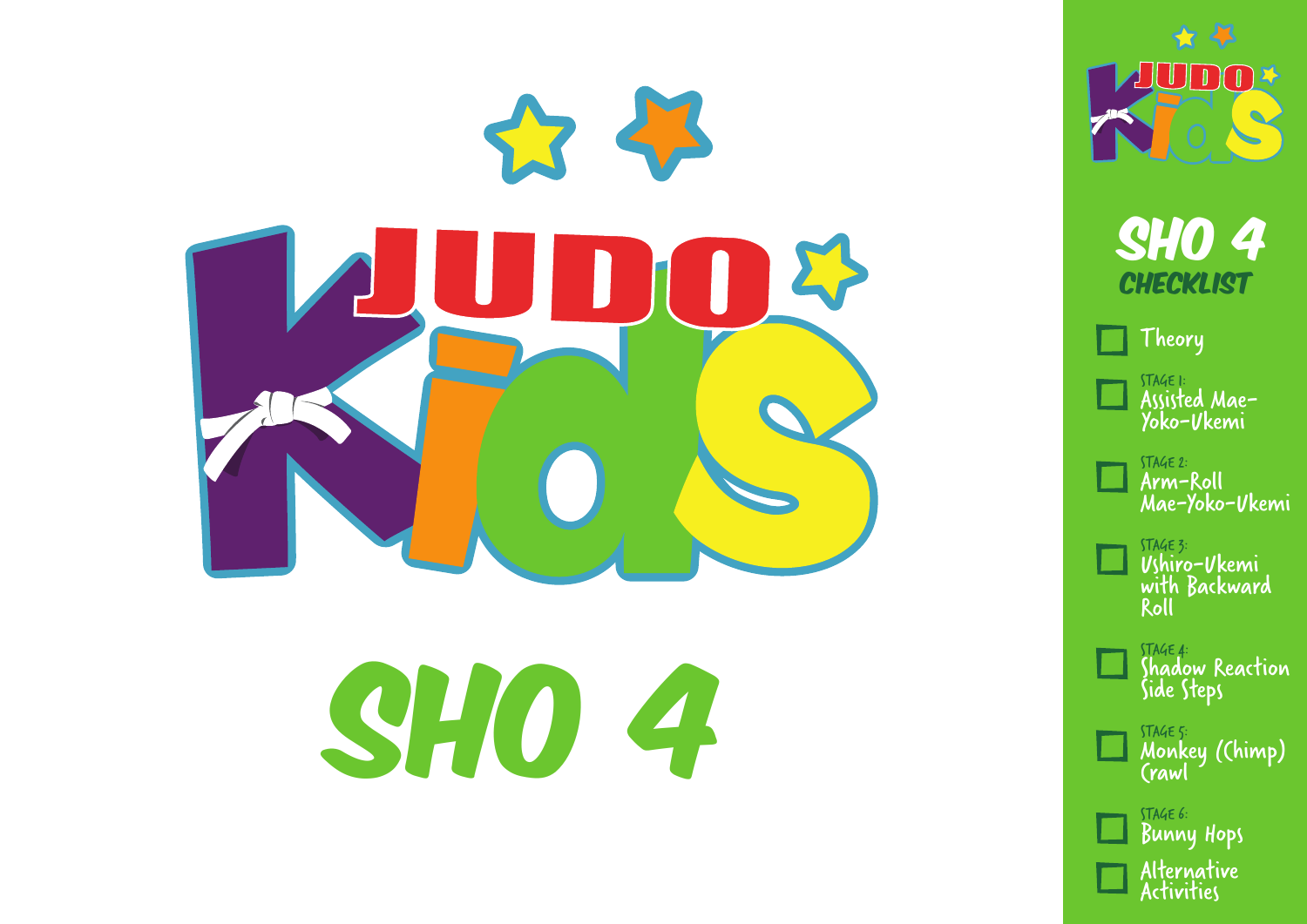Theory:

### **TECHNICAL**

Mae-Yoko-Ukemi – forward side breakfall.



Shido is a penalty in Judo. The coach will point their finger and say: "SHIDO!"

6

 $\bullet$ 

#### Waza-ari – score partner mostly on back

Waza-ari is the second top score, two waza-ari is Ippon. The coach will put their arm out to the side to signal this score.

 $\leftrightarrow$   $\rightarrow$  $\blacksquare$ 



Alternative Activities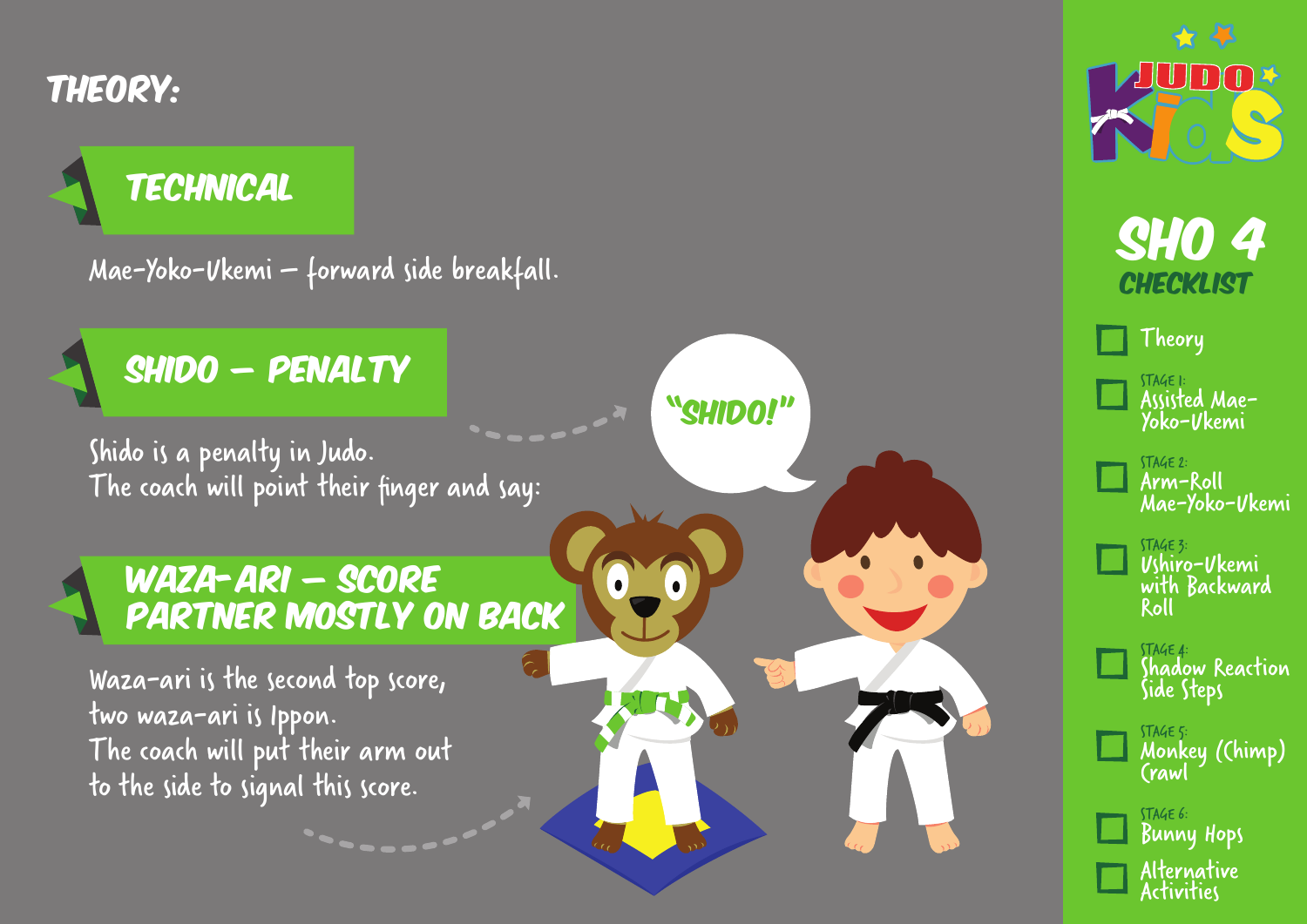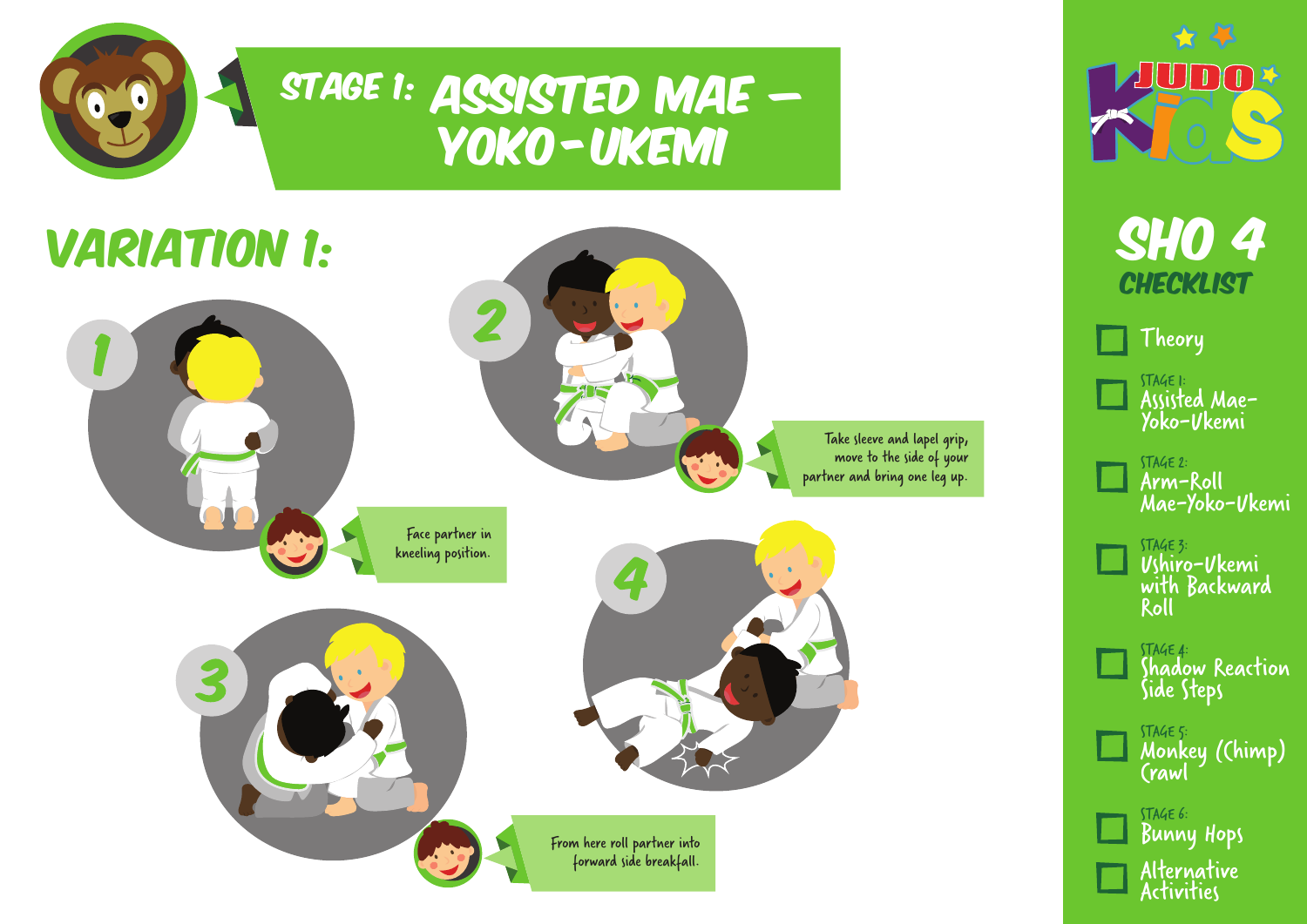

### STAGE 1: ASSISTED MAE – Yoko -Ukemi

## **VARIATION 2:**



Partner kneeling and you standing.



Take sleeve and lapel grip, step to the side of partner, place your foot on their thigh and help them to the ground.



With both these techniques help partner to the ground holding on with sleeve when they land. Partner should remember to keep<br>their chin tucked in and breakfall with the palm of their hand.



**SHO 4 CHECKLIST** 

Theory

STAGE 1: Assisted Mae-Yoko-Ukemi

STAGE 2: Arm-Roll Mae-Yoko-Ukemi

STAGE 3: Ushiro-Ukemi with Backward Roll

STAGE 4: Shadow Reaction Side Steps

STAGE 5: Monkey (Chimp) Crawl

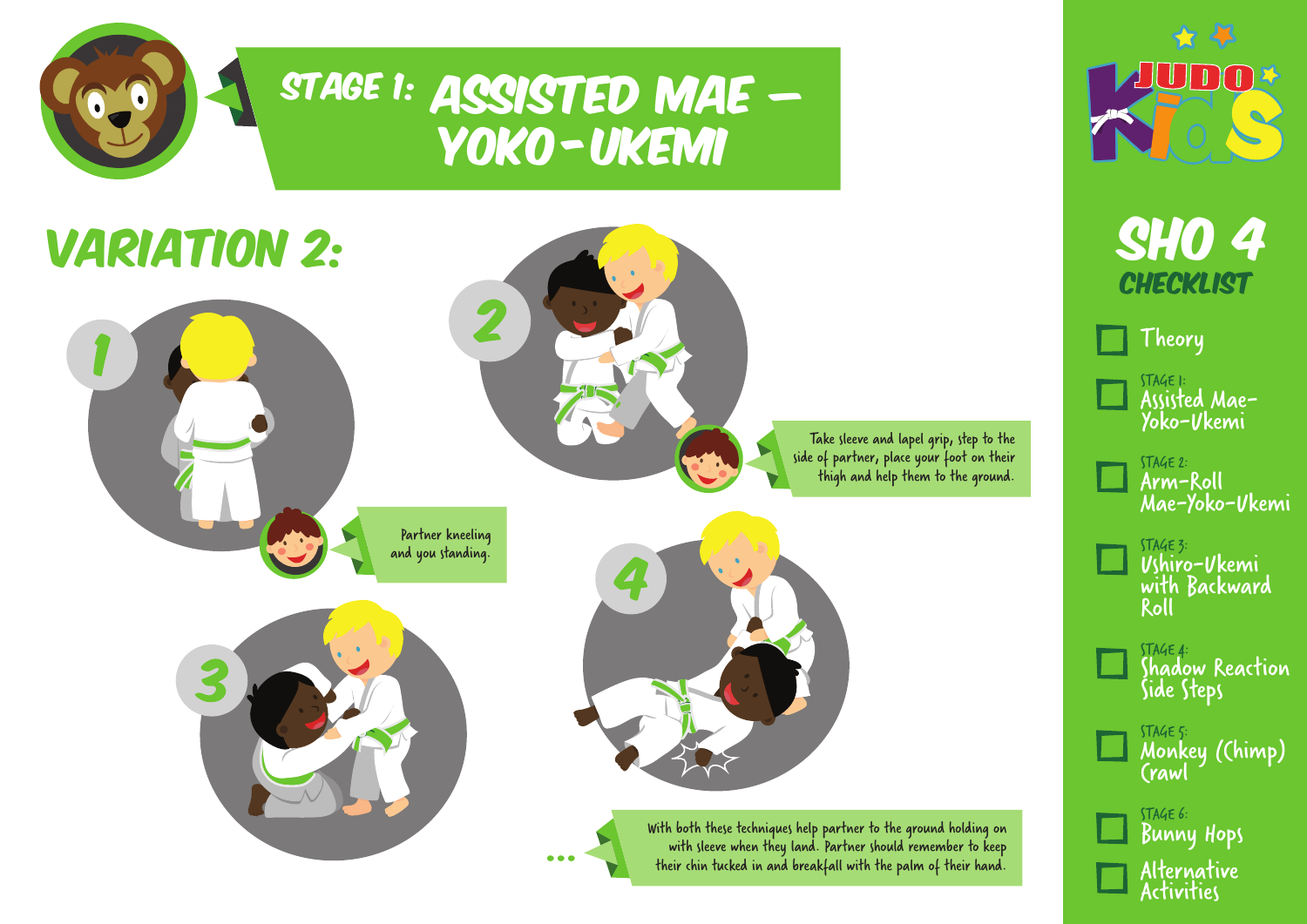





**SHO 4 CHECKLIST** 

Theory

STAGE 1: Assisted Mae-Yoko-Ukemi

STAGE 2: Arm-Roll Mae-Yoko-Ukemi

STAGE 3: Ushiro-Ukemi with Backward Roll

STAGE 4: Shadow Reaction Side Steps

STAGE 5: Monkey (Chimp) Crawl

STAGE 6: Bunny Hops Alternative Activities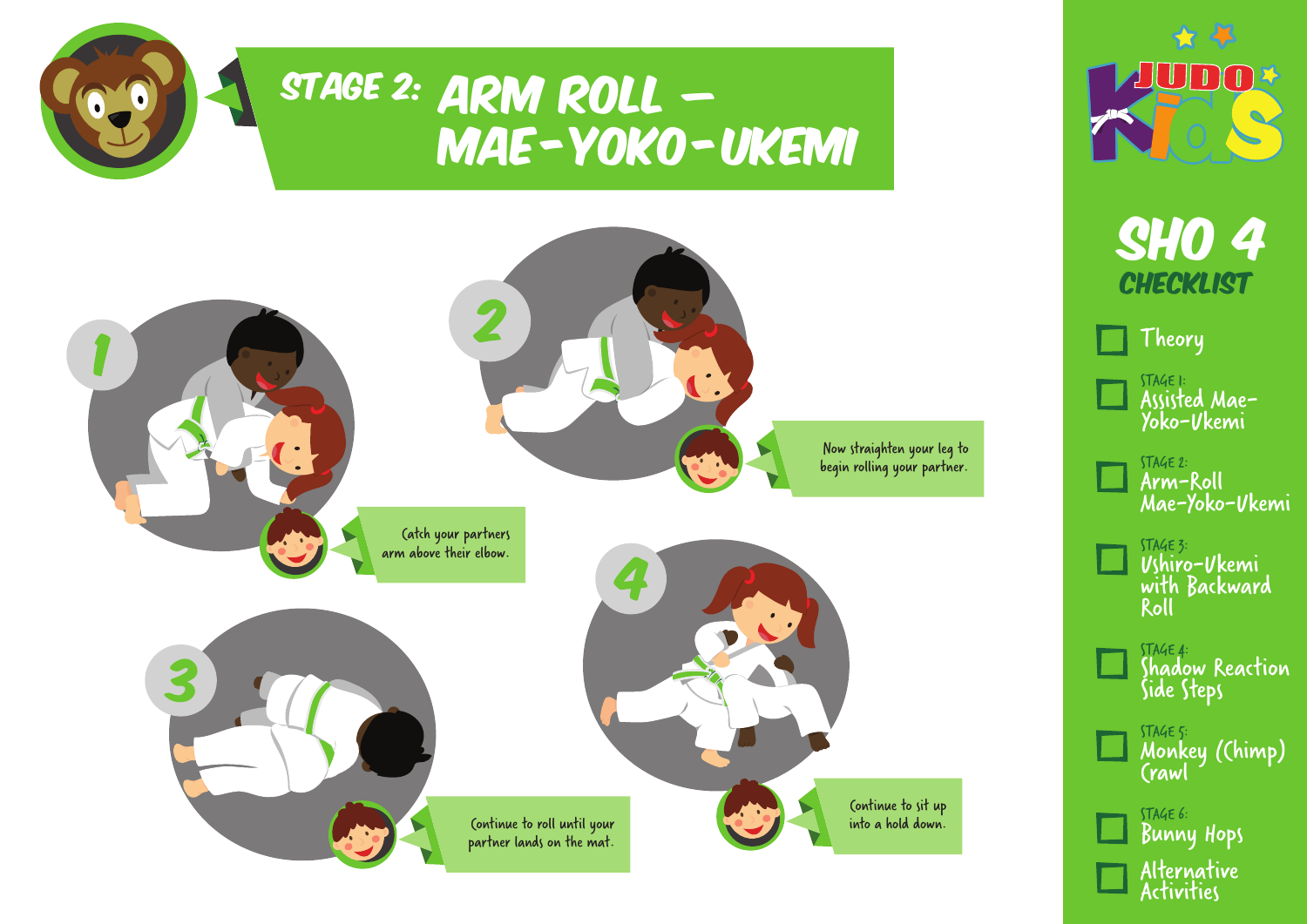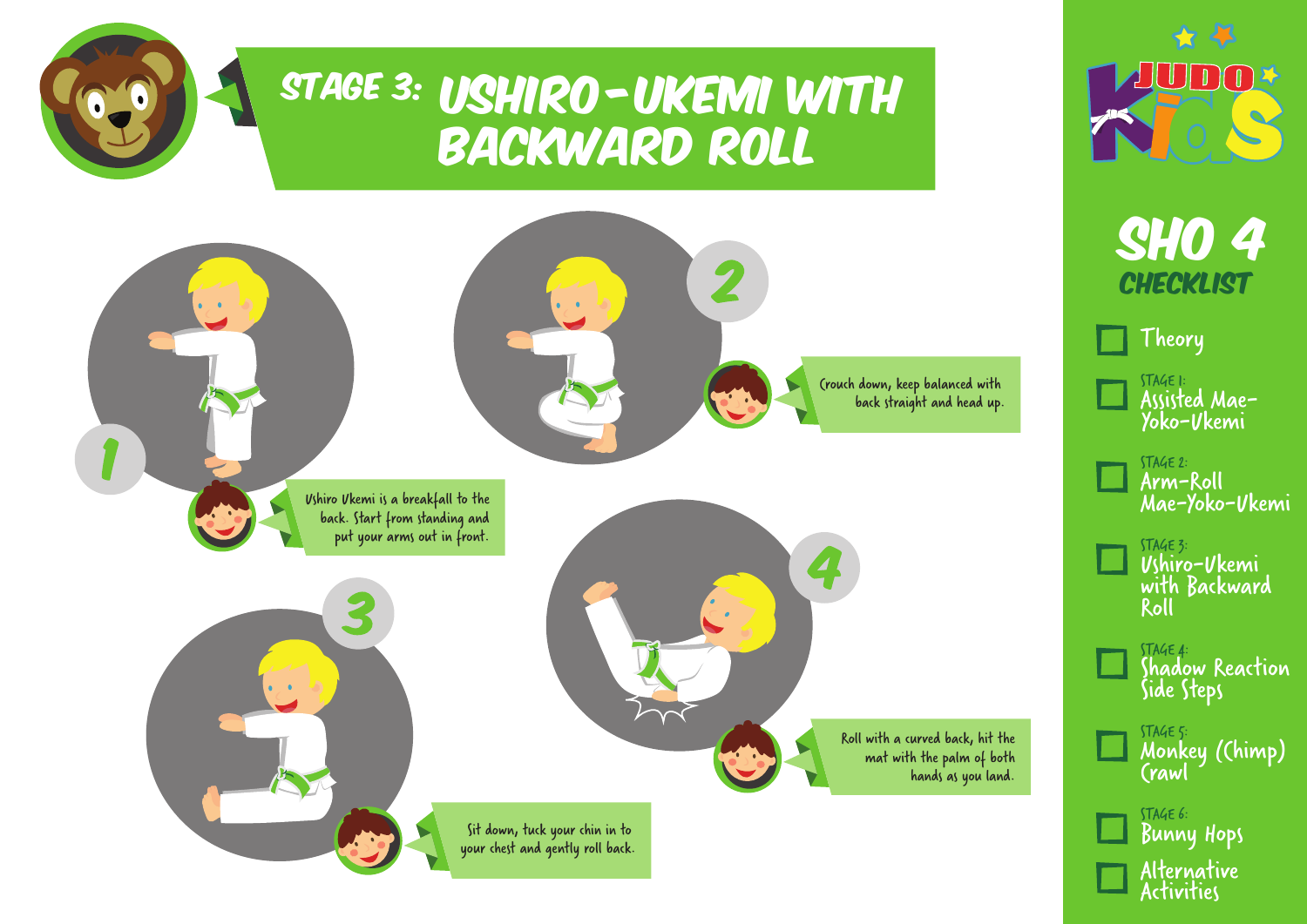

### STAGE 3: USHIRO-UKEMI WITH backward roll





**CHECKLIST** 

Theory

STAGE 1: Assisted Mae-Yoko-Ukemi

STAGE 2: Arm-Roll Mae-Yoko-Ukemi

STAGE 3: Ushiro-Ukemi with Backward Roll

STAGE 4: Shadow Reaction Side Steps

STAGE 5: Monkey (Chimp) Crawl

STAGE 6: Bunny Hops Alternative Activities

Sit to finish.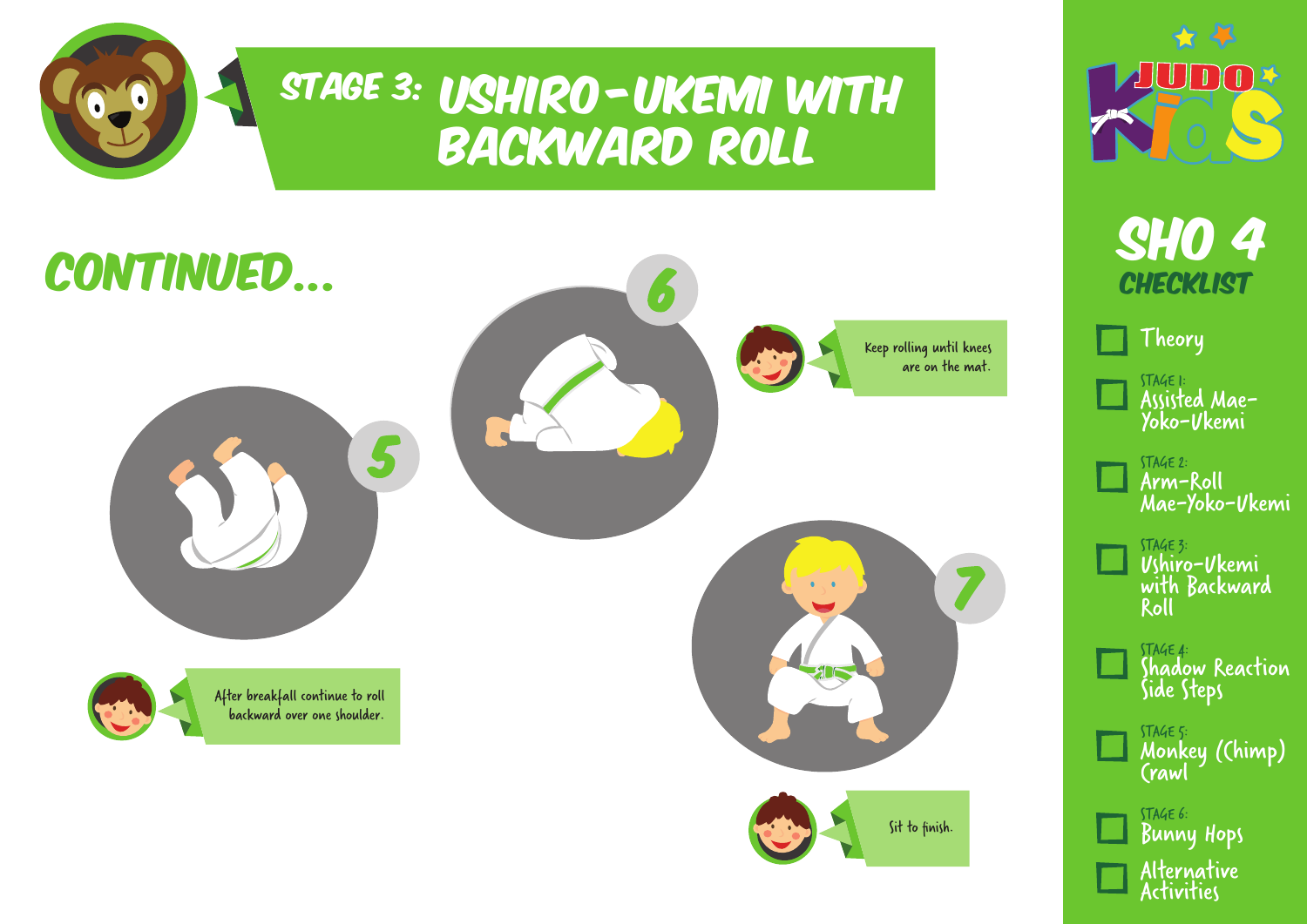

## STAGE 4: SHADOW REACTION Side Steps



Side step to down the mat facing and staying with your partner. Once you can do this play a game of trying to get your partner to stay with you





**SHO 4 CHECKLIST** 

Theory

STAGE 1: Assisted Mae-Yoko-Ukemi

STAGE 2: Arm-Roll Mae-Yoko-Ukemi

STAGE 3: Ushiro-Ukemi with Backward Roll

STAGE 4: Shadow Reaction Side Steps

STAGE 5: Monkey (Chimp) Crawl

STAGE 6: Bunny Hops Alternative Activities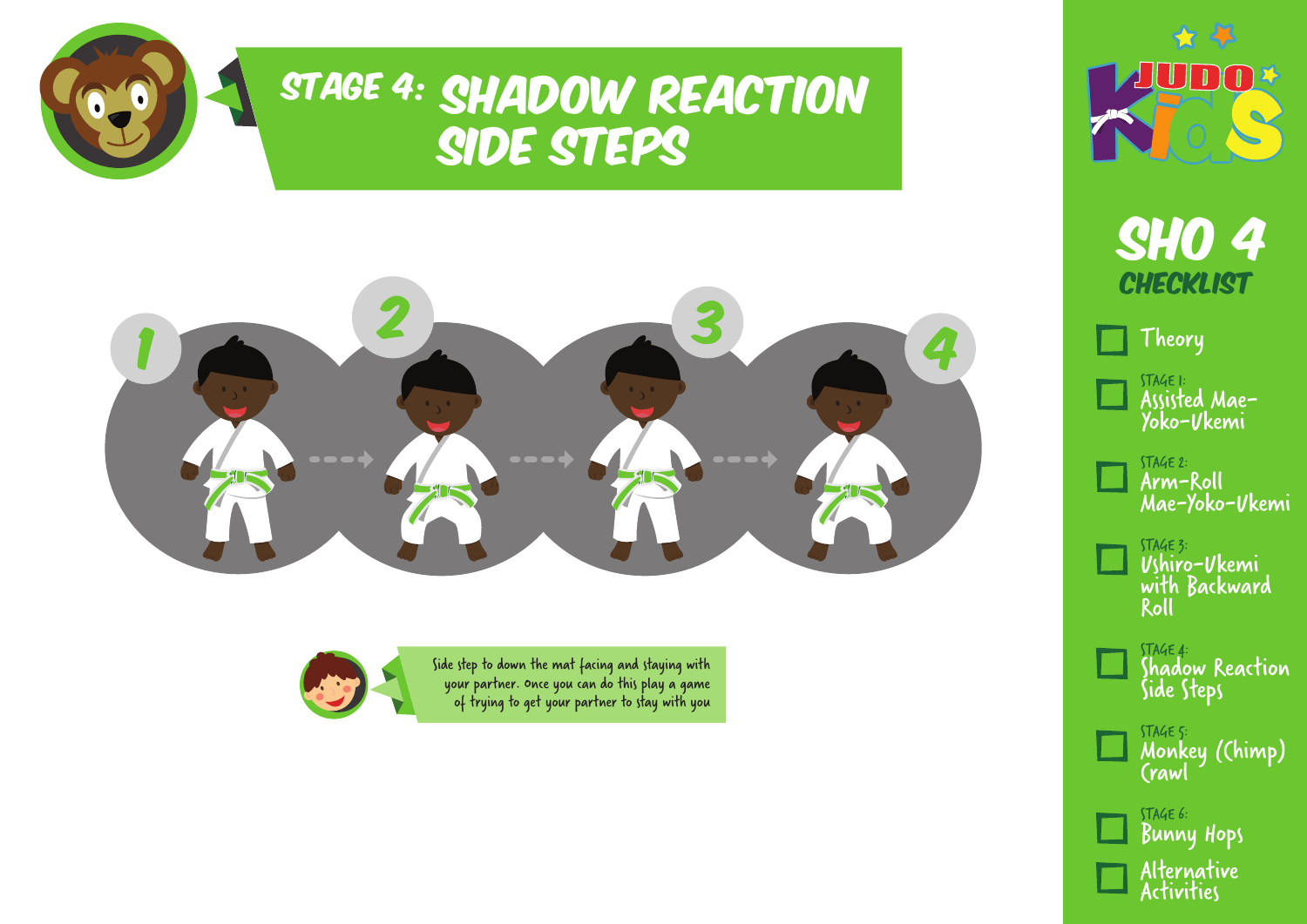

# STAGE 5: MONKEY (CHIMP) CRAWL





**SHO 4 CHECKLIST** 

Theory

STAGE 1: Assisted Mae-Yoko-Ukemi

STAGE 2: Arm-Roll Mae-Yoko-Ukemi

STAGE 3: Ushiro-Ukemi with Backward Roll

STAGE 4: Shadow Reaction Side Steps

STAGE 5: Monkey (Chimp) Crawl

STAGE 6: Bunny Hops Alternative Activities